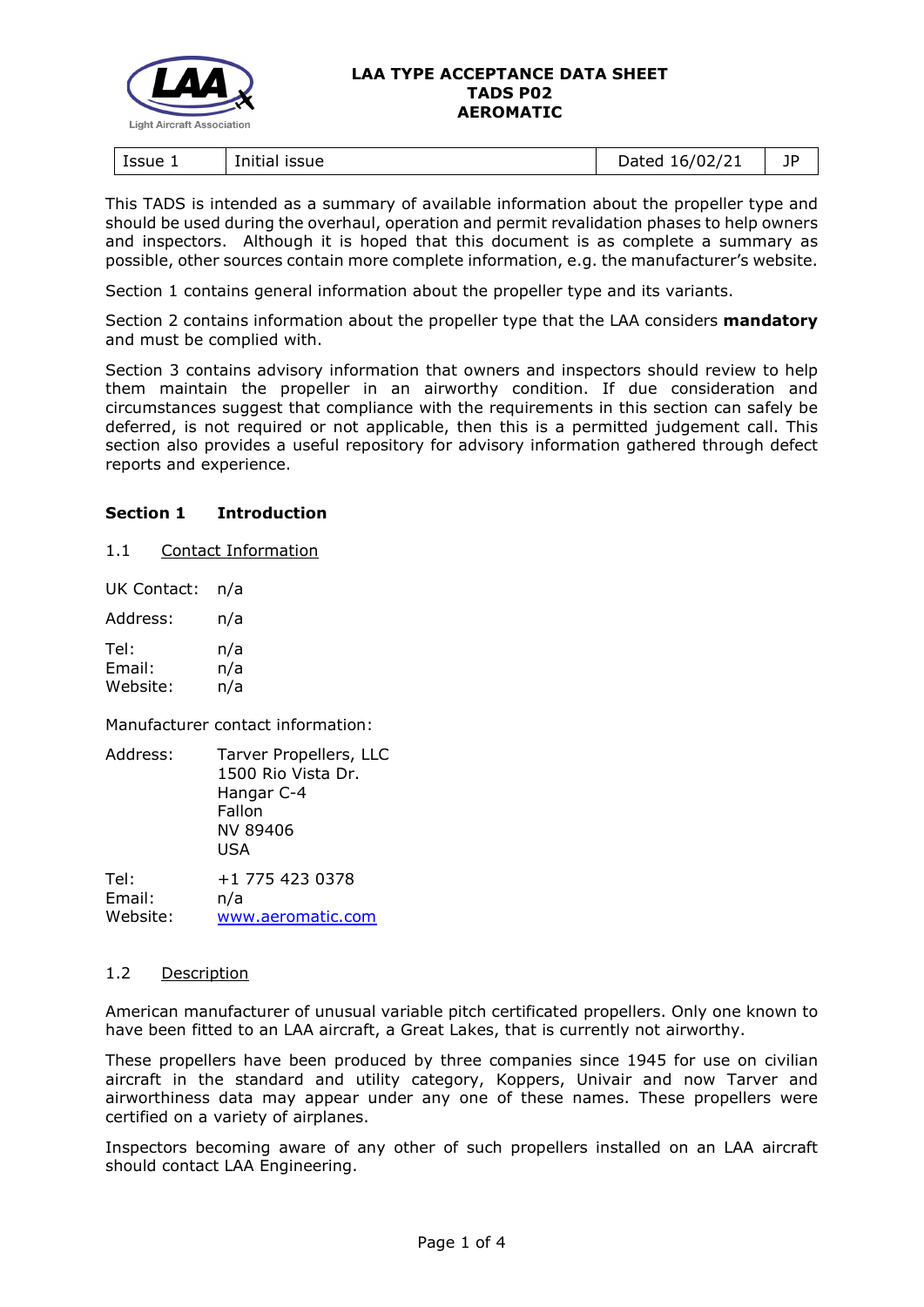

### **LAA TYPE ACCEPTANCE DATA SHEET TADS P02 AEROMATIC**

## **Section 2 Mandatory information for owners, operators and inspectors**

At all times, responsibility for the maintenance and airworthiness of an aircraft (including the propeller) rests with the owner. A condition stated on a Permit to Fly requires that: *"the aircraft shall be maintained in an airworthy condition".* 

#### 2.1 Lifed Items

Refer to specific manufacturer's information wherever possible.

#### 2.2 Operator's Manuals

Where possible, the manuals describing setup, operation and maintenance procedures for the propeller should be obtained from the manufacturer or importer and retained with the aircraft's records.

| Reference ID                         | Dated | Description                 |
|--------------------------------------|-------|-----------------------------|
| Aeromatic Field Service Instructions | n/k   | Models 220, 220-I and 220-H |
| Aeromatic Propeller Set Up           | n/k   |                             |

#### 2.3 Maintenance Schedule

Refer to specific manufacturer's information wherever possible.

Propellers fitted to LAA administered aircraft that are maintained either in accordance with the manufacturer's maintenance schedule, the CAA Light Aircraft Maintenance Schedule (LAMS) [CAP411](http://www.caa.co.uk/CAP411) or the LAA Generic Maintenance Schedule, further details of which can be found in LAA Technical Leaflet [TL 2.19: The LAA Generic Maintenance Schedule.](http://www.lightaircraftassociation.co.uk/engineering/TechnicalLeaflets/Operating%20An%20Aircraft/TL%202.19%20The%20LAA%20Generic%20Maintenance%20Schedule.pdf) Note: The CAA and LAA produced maintenance schedules were originally written around the maintenance requirements of aircraft fitted with traditional aircraft engines and propellers.

Some aircraft may have mandated maintenance requirements and/or schedules which are stated on the aircraft's Operating Limitations document and these must be followed.

More information on maintenance schedules can be found in the [Aircraft Maintenance](http://www.lightaircraftassociation.co.uk/engineering/Maintenance/Aircraft_Maintenance.html) section of the LAA website.

Variable pitch propellers require a dedicated log book. Log books can be purchased from the [LAA Online Shop.](https://services.lightaircraftassociation.co.uk/catalog/265)

#### 2.4 Airworthiness Directives

| <i>Reference ID</i> | Dated     | Description                          |
|---------------------|-----------|--------------------------------------|
| FAA AD 47-50-13     | 09 Oct 47 | Downer (Bellanca and Universal) F200 |
| FAA AD 50-34-01     | 1950      | Koppers Model F200                   |

Check the [FAA AD Library](https://rgl.faa.gov/Regulatory_and_Guidance_Library/rgAD.nsf/Frameset?OpenPage) for revisions to the above ADs and for additional ADs that may have been published. If the original manufacturer cannot be found in the list, use the search function as the TC holder may have changed.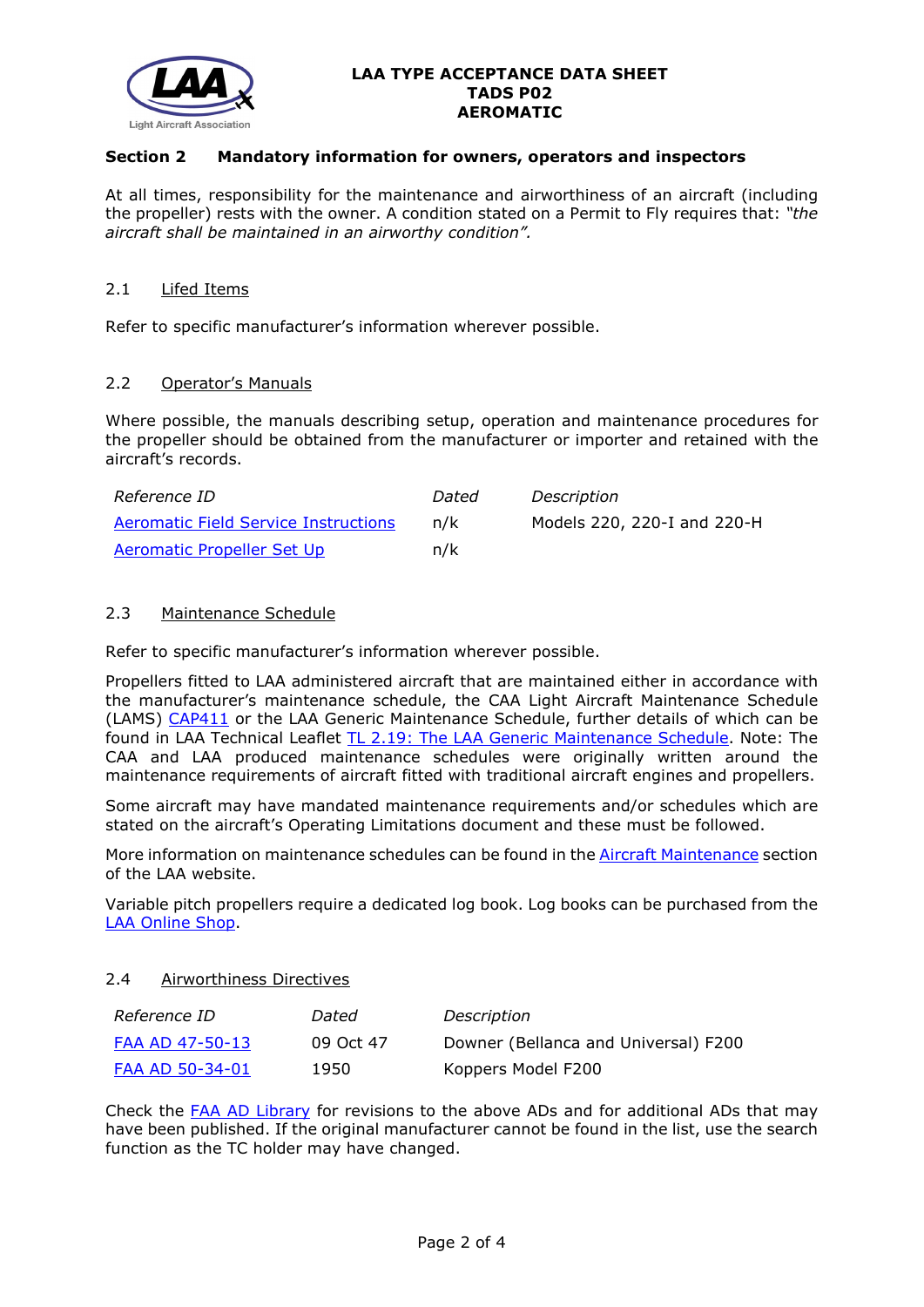

## 2.5 Mandatory Permit Directives

No type specific MPDs at this time.

Check CAA [CAP 661](http://www.caa.co.uk/application.aspx?catid=33&pagetype=65&appid=11&mode=detail&id=215) which lists MPDs issued before 31 January 2012 and is no longer being updated.

The CAA now provides links to MPDs issued after 31 January 2012 on the [CAA MPD Listing](http://publicapps.caa.co.uk/modalapplication.aspx?appid=11&mode=list&type=sercat&id=55) page of their website.

The LAA website should be checked for MPDs that are non-type specific in LAA Technical Leaflet [TL 2.22: Non-Type Specific MPDs.](http://www.lightaircraftassociation.co.uk/engineering/TechnicalLeaflets/Operating%20An%20Aircraft/TL%202.22%20non-type%20specific%20MPDs.pdf)

## 2.6 CAA Mandatory Requirements for Airworthiness CAP747 and Civil Aircraft Airworthiness Information and Procedures (CAAIP) CAP562

No type specific requirements or information at this time.

CAA publications [CAP747](http://www.caa.co.uk/CAP747) and [CAP562](http://www.caa.co.uk/CAP562) contain information that may be relevant to LAA administered aircraft and should be checked for applicability.

In particular, refer to [CAP747](http://www.caa.co.uk/CAP747) Generic Requirement GR No. 17 which concerns the maintenance requirements for variable pitch propellers installed on aircraft holding a UK Certificate of Airworthiness but may also be pertinent to LAA administered aircraft.

# 2.7 LAA Required Modifications (including LAA issued AILs, SBs, etc)

No type-specific required modifications at this time.

## 2.8 Operating Limitations to be Placarded or Shown by Instrument Markings

The Operating Limitations document for the aircraft will specify aircraft and powerplant limitations for that particular aircraft. Where a propeller is being fitted in accordance with a [Propeller Type List \(PTL/1\),](http://www.lightaircraftassociation.co.uk/engineering/NewMods/PTL.html) any limitations proscribed by the relevant [PTL/1](http://www.lightaircraftassociation.co.uk/engineering/NewMods/PTL.html) document must be adhered to.

## Notes:

- Refer to the propeller manufacturer's latest documentation for the definitive parameter values and recommended placards.
- Data stated on the aircraft's Operating Limitations document must be displayed by means of cockpit placards or instrument markings.

## **Section 3 Advice to owners, operators and inspectors**

## 3.1 General

Where possible, the manuals describing setup, operation and maintenance procedures for the propeller should be obtained from the manufacturer or importer and retained with the aircraft's records.